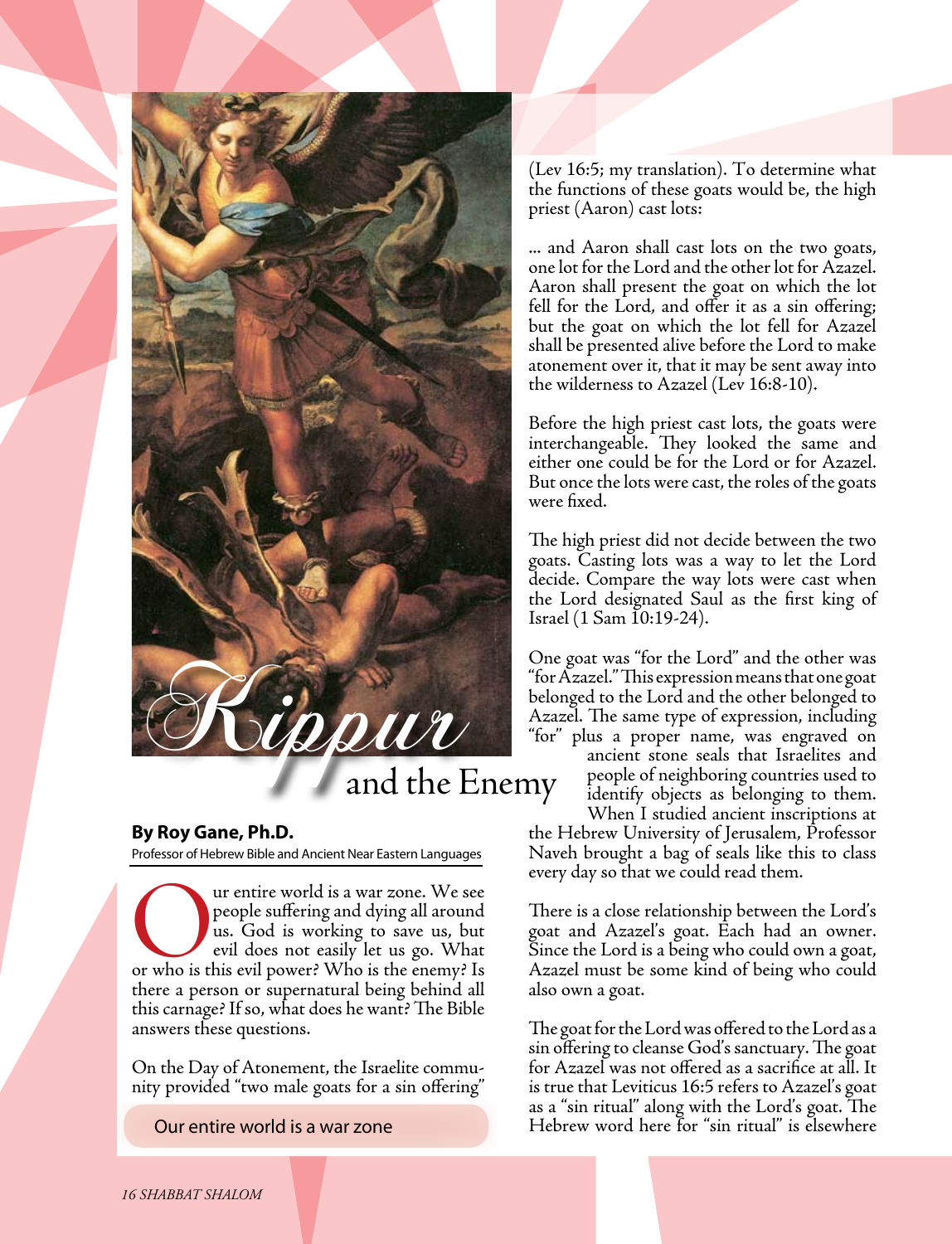translated as "sin offering." But in the case of the scapegoat, the ritual was not an offering/sacrifice because the goat was not given *to* God as an offering. Rather, according to verse 10, it was sent *away* from God and His sanctuary "into the wilderness to Azazel."

Azazel must be an enemy of the Lord. The Lord directed the Israelites to transport their sins on a goat to Azazel, who ended up with this noxious load. This would be like sending someone a truck full of chemical waste or dumping a load of reeking, maggot infested chicken manure all over his front lawn—not a friendly gesture. Here, Azazel, get a load of this!

If Azazel is an enemy of the Lord, why does Leviticus 16:10 say that the goat functions "to make atonement upon it" (NASB), that is, upon the goat? Sacrificial animals make atonement for people or for the sanctuary. But here atonement is made on the animal itself "that it may be sent away into the wilderness to Azazel." Atonement on the goat does not make atonement for the goat. Rather, it removes sins of the Israelites away from their camp. It is atonement for the Israelites by placing their sins on the goat. By

## Azazel must be an enemy of the Lord

sending evil to destruction, they are freed from that which disturbs their relationship with God. Atonement on Azazel's goat is atonement in the basic sense of restoring at-one-ness with God by destroying the evil that comes between human beings and God. Compare Numbers 25, where Phinehas, the son of the high priest, made atonement for the Israelites (verse 13) by destroying Zimri andCozbi, who were flagrantly sinning (verses 6-8). The couple did not receive atonement. Atonement for Israel's benefit was done *on* the man and woman in the sense that they were destroyed. Their actions were coming between Israel and God. When these people were eliminated, God stopped His deadly plague on the Israelites (verse 8).

Ultimately God will destroy sin by destroying all sinners who have not allowed Him to separate their sins from them. But before God destroys sin, He removes all responsibility for it from Himself, as represented by the cleansing of His sanctuary, and He sends the responsibility away from Himself and His people to someone represented by the name "Azazel."

Azazel is an enemy of the Lord and His people who has the sins of the people come to him. By the time the goat for Azazel is sent away, the people have already been forgiven and the sanctuary has already been cleansed through sacrifices.

The Lord takes away my responsibility, but Satan, represented by the goat for Azazel, bears his own liability for punishment

The Lord's goat belonged to the Lord and was offered to the Lord, but it also *represented* the Lord. So the goat that belonged to Azazel and was sent to him *must also represent Azazel.* 

The Lord bore the sins of His people by His sacrifice in order to free them from punishment for their sins. Azazel also bears the sins of God's people, but he bears them in a different way.

Some have suggested that Azazel is some kind of demon. If so, his personality is not revealed in Leviticus, perhaps to avoid the danger that people in Old Testament times would have been tempted to worship him. Although Azazel is a shadowy figure in Leviticus, his overall profile is clear and there is only one being in the universe who fits it: Satan.

The name "Satan" is a Hebrew word meaning "adversary." In the Bible, he is God's great enemy. " Satan has a lot to do with the sins of God's people. He originated sin in the universe, he caused the human race to fall into sin by tempting Eve, and he tempts us to sin. Satan is the mastermind behind our sins. My sins are also Satan's sins. The Lord takes away my responsibility, but Satan, represented by the goat for Azazel, bears his own liability for punishment.

Suppose I belong to a gang that robs a bank. All of us are responsible for the same crime, including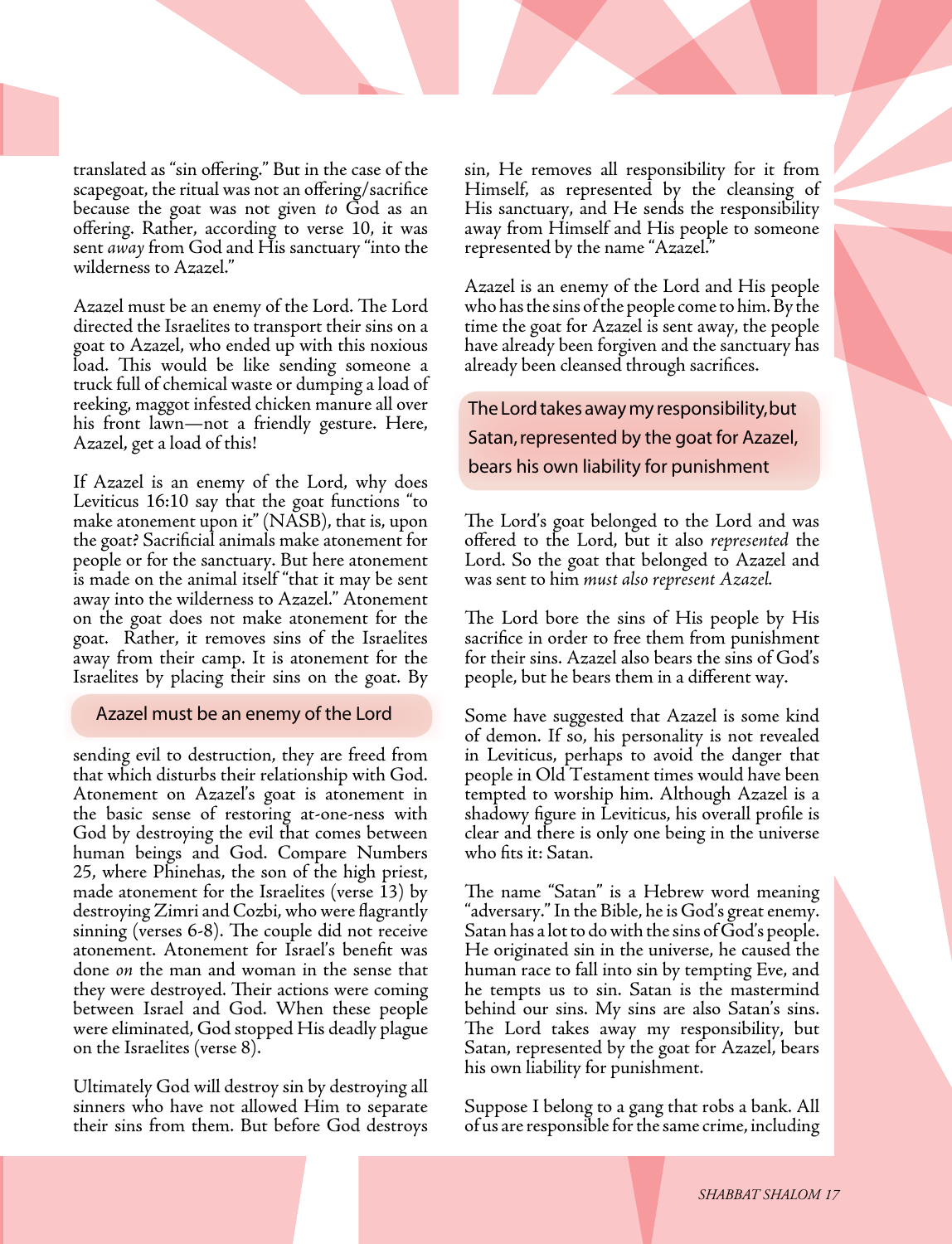the gang leader who directs the operation, those who actually go into the bank, tie up the tellers, and open the vault, and the driver of the getaway car. The same is true when I sin. When I sin, I belong to Satan's "gang." I am responsible for makingmyownmistakes,butSatanisresponsible for tempting me.

The animals used in the Day of Atonement rituals represented either the Lord or the enemy, Satan. There were four sacrificial animals that represented the Lord. The goat for Azazel represented Satan.

The four sacrificial animals that represented the Lord were: a sin offering bull on behalf of the priests, the "Lord's goat," which served as a sin offering for the non-priestly community, a burnt offering ram for the priests, and a burnt offering ram for the community (Lev 16:3, 5, 11-19, 24).

Of the four animals, only the "Lord's goat" has independent significance for the reality to which the Israelite sanctuary pointed. The bull and ram for the priests were necessary because the priests were faulty human beings. The burnt offering ram for the community had no separate meaning. As elsewhere when a burnt offering was coupled with a sin offering on behalf of the same offerer in this way, the burnt offering simply added to the quantity of the Lord's goat sin offering,

making what amounted to a greater sin offering (compare Lev 5:6-7; Num 15:24-28).

Ofthe animalsusedinthe

special Day of Atonement rituals, the Lord's goat carried the meaning of what the Lord is doing for us and the goat for Azazel represented Satan. So the cleansing of the sanctuary and camp on the Day of Atonement all boils down to "a tale of two goats." That is the Day of Atonement made simple!

The two goats were indistinguishable until their roles were determined by the Lord (Lev 16:8). They were just Billy the Goat and Billy the Goat (not Billy the Kid; they were grown goats). Just so,humanbeings arenotcapableofdistinguishing

The animals used in the Day of Atonement rituals represented either the Lord or the enemy, Satan.

between the Lord and Satan by themselves, but must rely upon the Lord to identify them.

Azazel's goat stood in the courtyard, where the altar is, as witness to the proceedings. Similarly, Satan remains as witness to what God is doing for us on earth. In addition to his role as tempter, Satan is a witness against us. Having lured us into sins, he condemns us for these same sins (Zech 3:1-2). This is called "entrapment." As the original liar, Satan is not content to correctly point out that people have sinned. He tries to destroy God's people by slandering those who have been justly forgiven.

By accusing us, Satan identifies and implicates himself. He is like a mugger who attacked my wife's cousin when he was a computer science student at the University of California in Berkeley. George was walking home after a late night study session at the library. He heard a sound in the bushes byhis apartment and realized that someone was there. In a panic, George told him to go away or he would call the police. At that point the man emerged from the bushes, attacked George, and disappeared.

George went inside and called the police, who rounded up a group of suspects. The next day George was called in to the police department to identify the mugger in a lineup of the suspects.

But since the attack was at night, George couldn't distinguish one suspect from another. The puzzle was broken, however, when one of

the suspects pointed at George and protested angrily to the police: "He threatened me!"

Satan tells the truth when he says that we have sinned. But when we accept forgiveness through the Lord and Satan goes on accusing us of not belonging to God, at that point Satan is lying. Not only is he lying, he is a malicious, false witness, who is trying to destroy us by his lies. In the Bible there is a law that tells what should be done with such a witness: